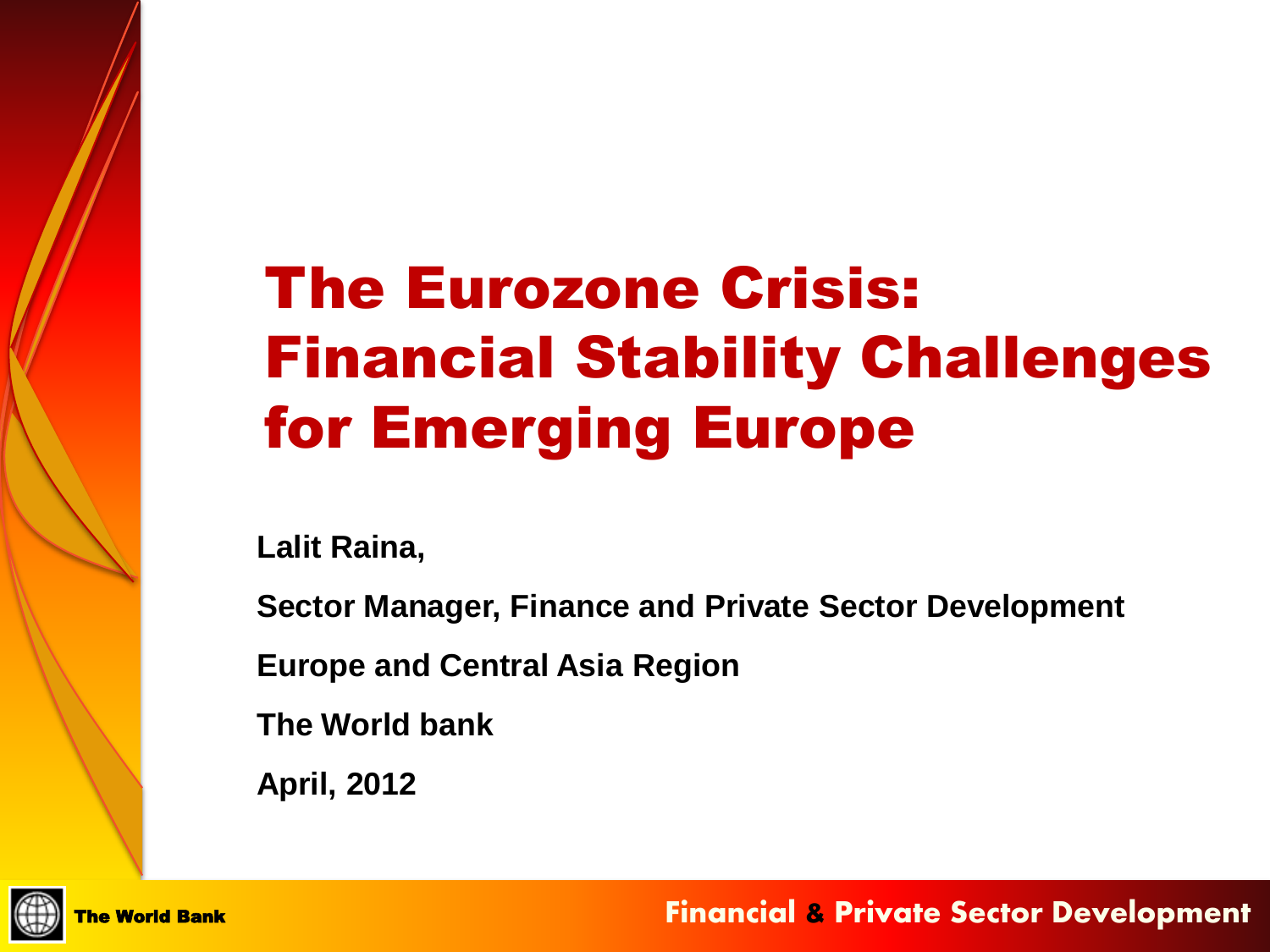# **Eurozone Crisis: Key Policy Challenges**

All over the world and particularly in the Eurozone all policy makers are wrestling with the following three economic challenges:

- Sovereign Creditworthiness Fiscal Deficits and Public Debt.
- Economic Growth  $-$  How and when?
- Financial Stability



**Financial & Private Sector Development**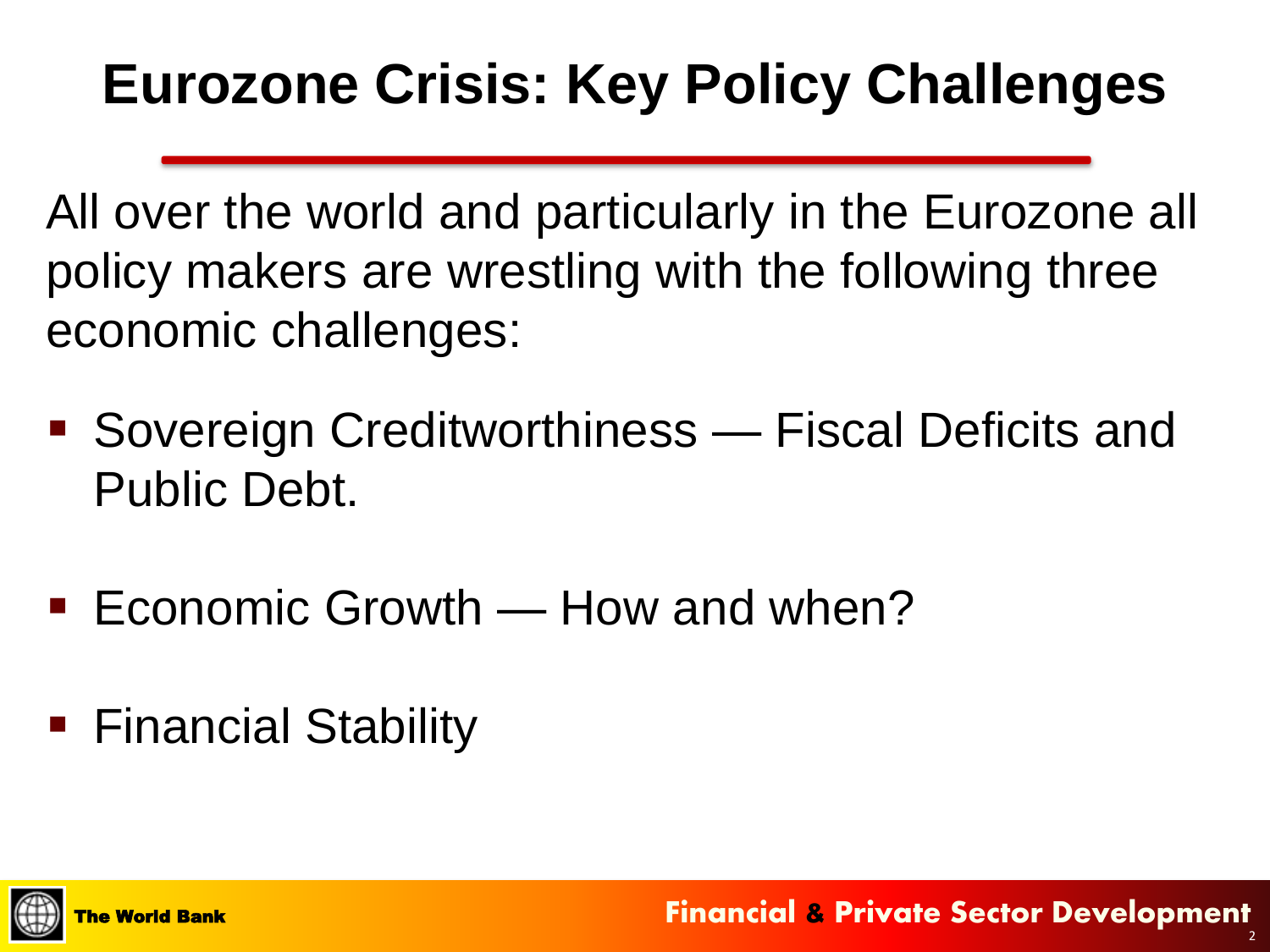# **Eurozone Crisis: What Happened?**

- **EXTE:** Crisis stemming from deterioration in sovereign debt's creditworthiness, led to a loss of confidence in banks (given their large exposures to sovereign debt), an interbank lending freeze, and a liquidity crisis in the region. Additionally, EBA required banks to meet a 9% CET1 ratio by June 30, 2012.
- Pressures driven by market constraints and regulatory measures are forcing Eurozone banks to restructure their balance sheets, reducing cross-border lending, selling non-core assets, and slowing down credit extension.
- Numerous downgrades: France and Austria lost their AAA status. Currently, only 4 countries in the region are still top-rated: Germany, Finland, Luxembourg and the Netherlands.

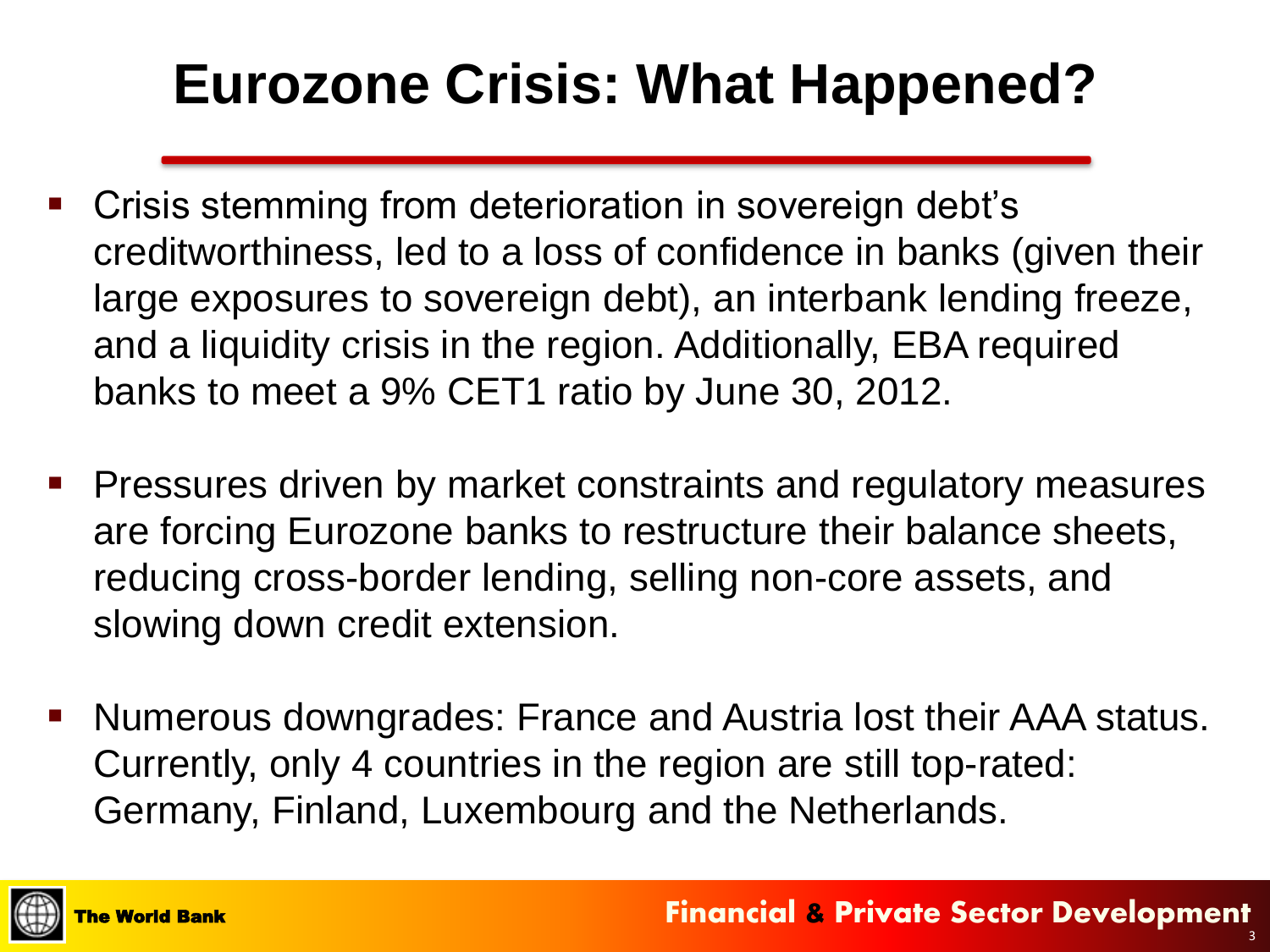# **Eurozone Crisis: Official Responses**

- EU members signed a "fiscal pact" on Mar. 2, 2012, agreeing on longer-term fiscal and economic policy coordination.
- Greek €206bn debt restructuring on Mar. 8, 2012, and subsequent approval of EU/IMF second bailout to Greece for €130bn on Mar. 13, 2012.
- Two ECB Long Term Refinancing Operations (LTRO), on Dec. 2011 and Feb. 2012, which provided a total of  $\epsilon$ 1,019bn of threeyear funding to European banks.
- Vienna Initiative 2.0, seeking to bring together national and international authorities with IFIs to stimulate policy coordination for emerging Europe.

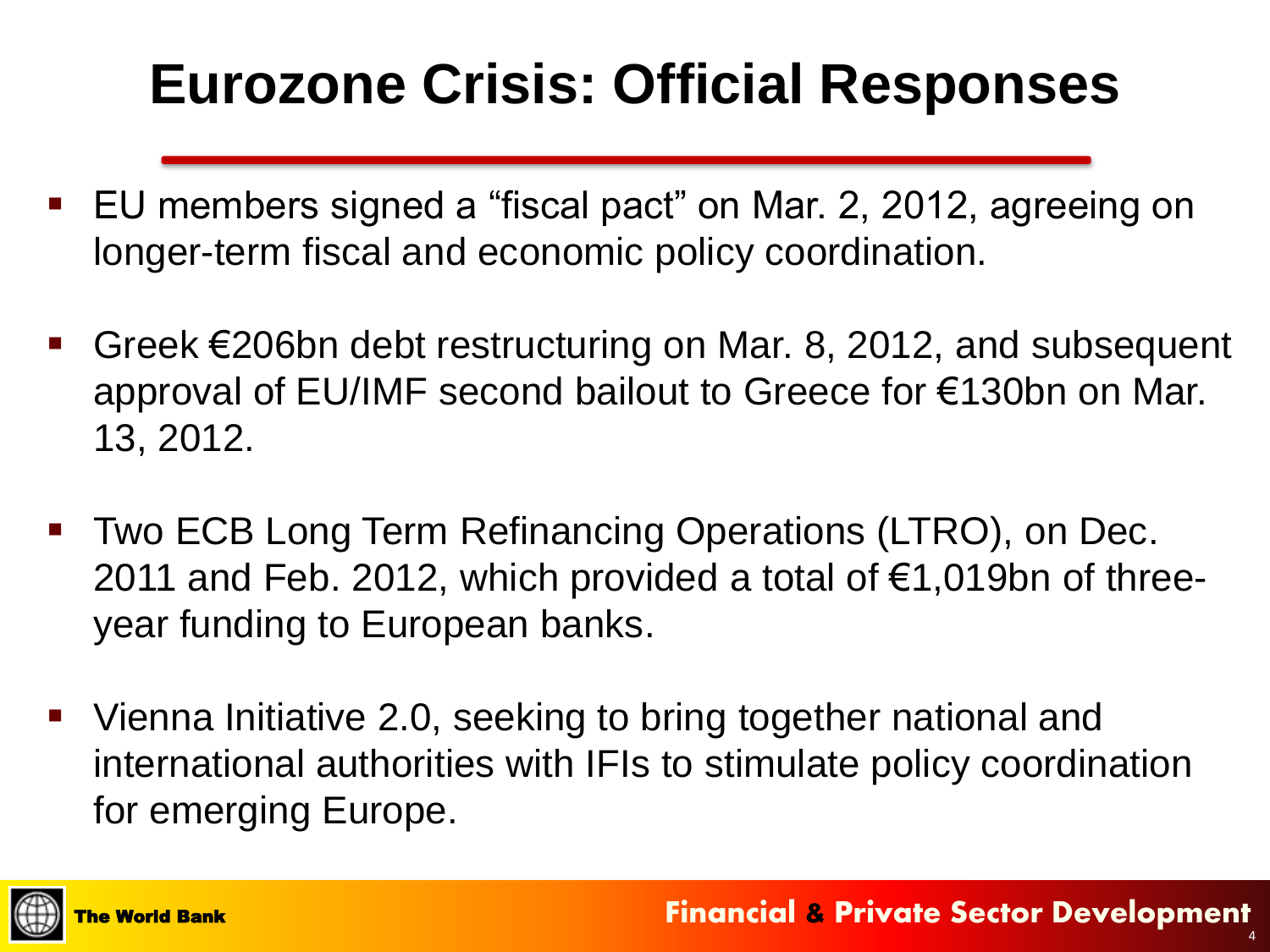# **Eurozone Crisis: Where are we now?**

- Eurozone countries softening their commitment to fiscal targets and austerity policies, driving up sovereign yields, undermining efforts to create a credible firewall for Spain and Italy.
- Eurozone overall indebtedness rose to a record 87.2% of GDP in 2011.
- **Elections in France Socialists likely to win, will demand renegotiation of** fiscal pact. Further downgrade expected in the medium term.
- **Elections in Greece Recession (7% in 2011, 5% in 2012), public fatigue,** program may get derailed.
- Spain Deficit at 8.5% of GDP in 2011, unemployment soaring (24%, 50% among the youth), sovereign yields reaching unsustainable levels (6%).
- Similar pressures on other Eurozone countries Austerity talks collapsed in the Netherlands, PM tendered resignation, country may lose AAA status.

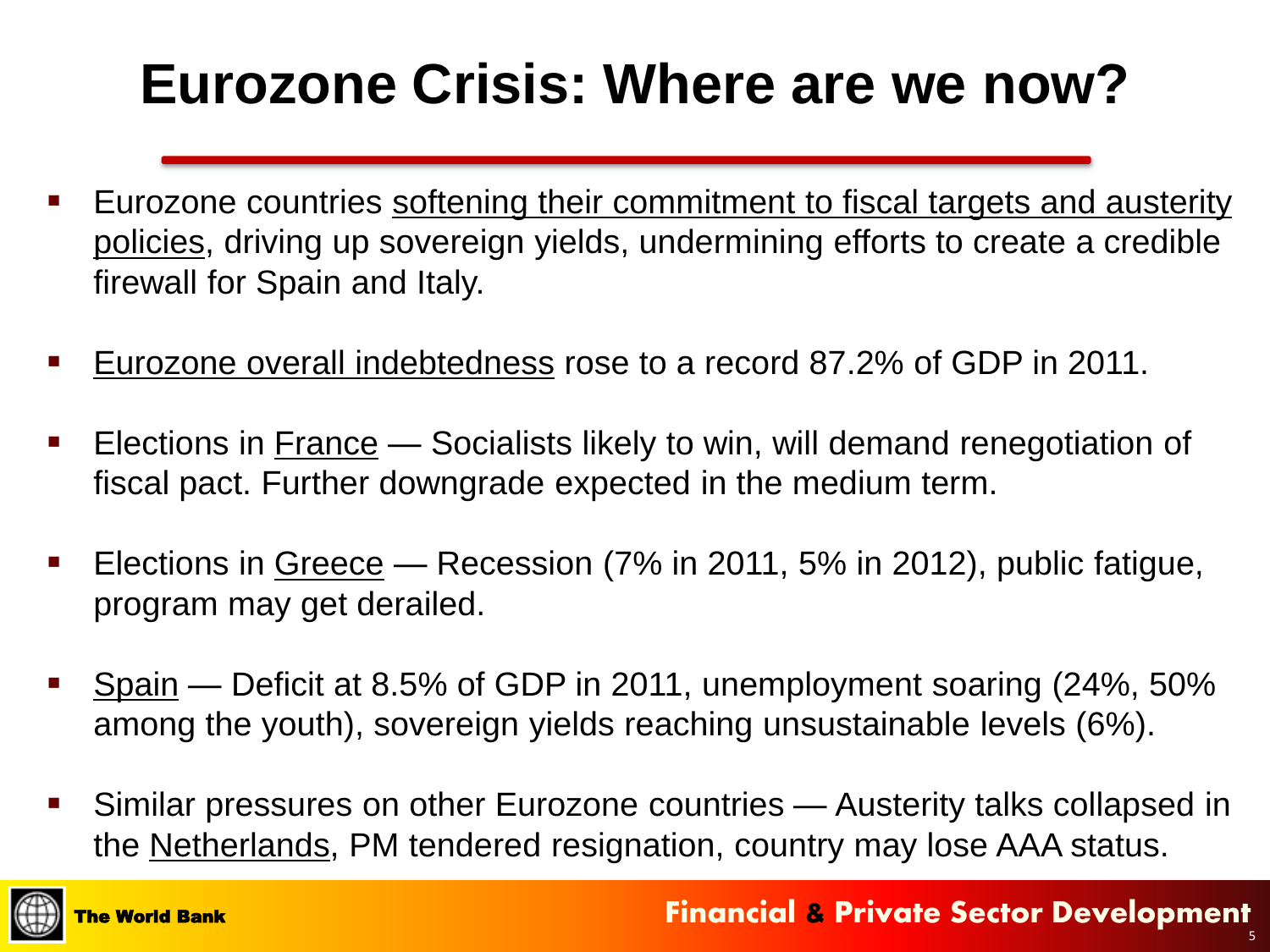### **Eurozone Crisis: Latest Figures and Projections**

|                                                  | Real GDP<br>(annual percent change) |                                     |      |                     |      |                                      | <b>Current Account Balance</b><br>(percent of GDP) |                     |      |                                      |      |                                     | Government Gross Debt |                     |            |                      |  |                      | <b>Fiscal Balance</b> |                     |                     |                                      |  | 5 year            | 10 Year   |         |
|--------------------------------------------------|-------------------------------------|-------------------------------------|------|---------------------|------|--------------------------------------|----------------------------------------------------|---------------------|------|--------------------------------------|------|-------------------------------------|-----------------------|---------------------|------------|----------------------|--|----------------------|-----------------------|---------------------|---------------------|--------------------------------------|--|-------------------|-----------|---------|
|                                                  |                                     |                                     |      |                     |      |                                      |                                                    |                     |      |                                      |      |                                     | (percent of GDP)      |                     |            |                      |  |                      | (percent of GDP)      |                     |                     |                                      |  | <b>CDS Rates</b>  | Bond      |         |
|                                                  |                                     |                                     |      |                     |      |                                      |                                                    |                     |      |                                      |      |                                     |                       |                     |            |                      |  |                      |                       |                     |                     |                                      |  | (bp)              | Rates (%) |         |
|                                                  | Projections                         |                                     |      |                     |      | Projections                          |                                                    |                     |      |                                      |      |                                     |                       | Projections         |            |                      |  |                      |                       | Projections         |                     |                                      |  |                   |           |         |
|                                                  | 2011                                |                                     | 2012 |                     | 2013 |                                      | 2011                                               |                     | 2012 |                                      | 2013 |                                     | 2011                  |                     | 2012       |                      |  | 2013                 | 2011                  |                     | 2012                | 2013                                 |  | 17-Apr            | 17-Apr    |         |
| European Union                                   |                                     | $1.6$ <sup>O</sup>                  |      | 0.0                 |      | 1.3 <sup>°</sup>                     |                                                    | 0.1                 |      | $0.3$ <sup>O</sup>                   |      | $0.5$ <sup>O</sup>                  |                       | 82.4                |            | $84.5$ <sup>O</sup>  |  | 85.5 <sub>1</sub>    |                       | $-4.6$              | $-3.8$              | $-3.1$                               |  |                   |           |         |
| Euro Area                                        |                                     | 1.4                                 |      | $-0.3$              |      | 0.9                                  |                                                    | $-0.3$              |      | 0.7 <sup>°</sup>                     |      | 1.0 <sup>°</sup>                    |                       | 88.1                |            | $90.0$ <sup>O</sup>  |  | 91.0                 |                       | $-4.1$ $\Box$       | $-3.2$              | $-2.7$                               |  |                   |           |         |
| Germany                                          |                                     | 3.1                                 |      | $-0.6$ $\circ$      |      | 1.5 <sup>°</sup>                     |                                                    | 5.7 <sub>l</sub>    |      | $5.2$ $\circ$                        |      | $4.9$ <sup><math>\circ</math></sup> |                       | 81.5                |            | $78.9$ <sup>O</sup>  |  | 77.4                 |                       | $-1.0$ $\circ$      | $-0.8$ $\circ$      | $-0.6$                               |  | 78 O              |           | $1.8\,$ |
| France                                           |                                     | 1.7 <sup>°</sup>                    |      | 0.5 <sub>0</sub>    |      | 1.0 <sub>l</sub>                     |                                                    | $-2.2$              |      | $-1.9$ <sup><math>\circ</math></sup> |      | $-1.5$                              |                       | 86.3                |            | 89.0                 |  | 90.8                 |                       | $-5.3$              | $-4.6$              | $-3.9$ <sup>O</sup>                  |  | 191 <b>O</b>      |           | 3.0     |
| Italy                                            |                                     | 0.4                                 |      | $-1.9$ <sup>O</sup> |      | $-0.3$ <sup><math>\circ</math></sup> |                                                    | $-3.2$              |      | $-2.2$ $\blacksquare$                |      | $-1.5$                              |                       | 120.1               |            | 123.4                |  | $123.8$ <sup>O</sup> |                       | $-3.9$ $\circ$      | $-2.4$              | $-1.5$                               |  | 432 0             |           | 5.5     |
| Spain                                            |                                     | 0.7                                 |      | $-1.8$ 0            |      | 0.1                                  |                                                    | $-3.7$              |      | $-2.1$ C                             |      | $-1.7$ O                            |                       | 68.5                |            | $79.0$ <sup>O</sup>  |  | 84.0                 |                       | $-8.5$              | $-6.0$ <sup>O</sup> | $-5.7$ <sup><math>\circ</math></sup> |  | 490 O             |           | 5.9     |
| Belgium                                          |                                     | $1.9$ <sup><math>\circ</math></sup> |      | 0.0 <sup>°</sup>    |      | 0.8                                  |                                                    | $-0.1$              |      | $-0.3$ <sup><math>\circ</math></sup> |      | 0.4 <sup>o</sup>                    |                       | $98.5$ <sup>O</sup> |            | $99.1$ <sup>O</sup>  |  | $98.5$ <sup>O</sup>  |                       | $-4.2$ $\circ$      | $-2.9$              | $-2.2$ $\circ$                       |  | 249               |           | 3.4     |
| Austria                                          |                                     | 3.1 <sup>o</sup>                    |      | $0.9$ $\bigcirc$    |      | 1.8 <sup>°</sup>                     |                                                    | $1.2$ O             |      | 1.4 <sup>°</sup>                     |      | 1.4 <sup>°</sup>                    |                       | $72.2$ 0            |            | $73.9$ <sup>O</sup>  |  | 74.3                 |                       | $-2.6$              | $-3.1$              | $-2.4$ 0                             |  | 164 <b>O</b>      |           | 2.8     |
| Greece                                           |                                     | $-6.9$ <sup>O</sup>                 |      | $-4.7$ $\circ$      |      | 0.0                                  |                                                    | $-9.7$ <sup>O</sup> |      | $-7.4$ 0                             |      | $-6.6$                              |                       | 160.8               |            | $153.2$ <sup>O</sup> |  | $160.9$ <sup>O</sup> |                       | $-9.2$ 0            | $-7.2$              | $-4.6$                               |  | $n.a.$ $\bigcirc$ |           | 21.0    |
| Portugal                                         |                                     | $-1.5$ <sup>O</sup>                 |      | $-3.3$ 0            |      | $0.3$ <sup>O</sup>                   |                                                    | $-6.4$              |      | $-4.2$ $\circ$                       |      | $-3.5$                              |                       | 106.8               |            | 112.4                |  | 115.3                |                       | $-4.0$              | $-4.5$              | $-3.0$ <sup>O</sup>                  |  | 1101 O            |           | 12.5    |
| Ireland                                          |                                     | 0.7 <sub>1</sub>                    |      | 0.5 <sub>0</sub>    |      | 2.0 <sup>o</sup>                     |                                                    | 0.1                 |      | 1.0 <sup>o</sup>                     |      | 1.7                                 |                       | 105.0               |            | 113.1                |  | $117.7$ <sup>O</sup> |                       | $-9.9$ $\circ$      | $-8.5$ <sup>O</sup> | $-7.4$                               |  | 581 O             |           | 8.2     |
| United Kingdom                                   |                                     | 0.7 <sup>o</sup>                    |      | $0.8$ <sup>O</sup>  |      | 2.0 <sub>0</sub>                     |                                                    | $-1.9$              |      | $-1.7$ <sup>O</sup>                  |      | $-1.1$ <sup>O</sup>                 |                       | $82.5$ 0            |            | 88.4                 |  | $91.4$ 0             |                       | $-8.7$ <sup>O</sup> | $-8.0$ $\bigcirc$   | $-6.6$ $\circ$                       |  | 65 O              |           | 2.1     |
| Source: World Economic Outlook (IMF), Bloomberg. |                                     |                                     |      |                     |      |                                      |                                                    |                     |      |                                      |      |                                     |                       |                     | <b>Bad</b> |                      |  | Worrying             |                       |                     |                     | Good                                 |  |                   |           |         |



#### **The World Bank Research Contract Contract Contract Contract Contract Contract Contract Contract Contract Contract Contract Contract Contract Contract Contract Contract Contract Contract Contract Contract Contract Contract**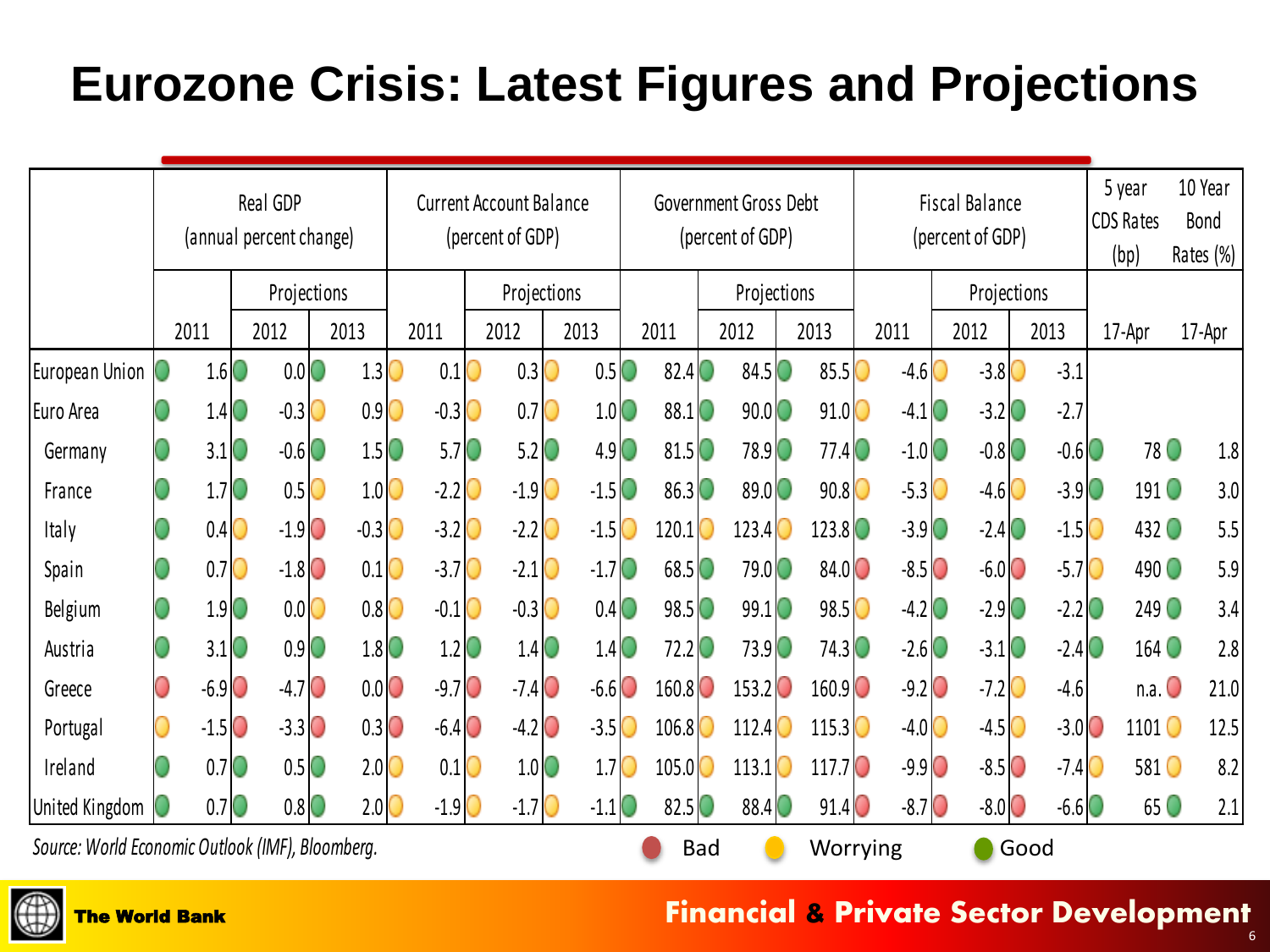### **Impact and Implications for Emerging Europe**

- The impact of the Eurozone crisis on Emerging Europe has led to:
	- **Economic growth decline, primarily driven by reduced external** demand and trade;
	- Fiscal and Sovereign Debt pressure, driven by lower growth, higher social costs, and increasing debt;
	- Funding constraints, due to limited growth in internal resources and limited external inflows, particularly cross-border lending to banks (non-parent funding).
	- Deterioration in bank lending conditions, fueled by high NPLs in some countries, deleveraging, and a low deposit base to finance credit (high LTD ratios).

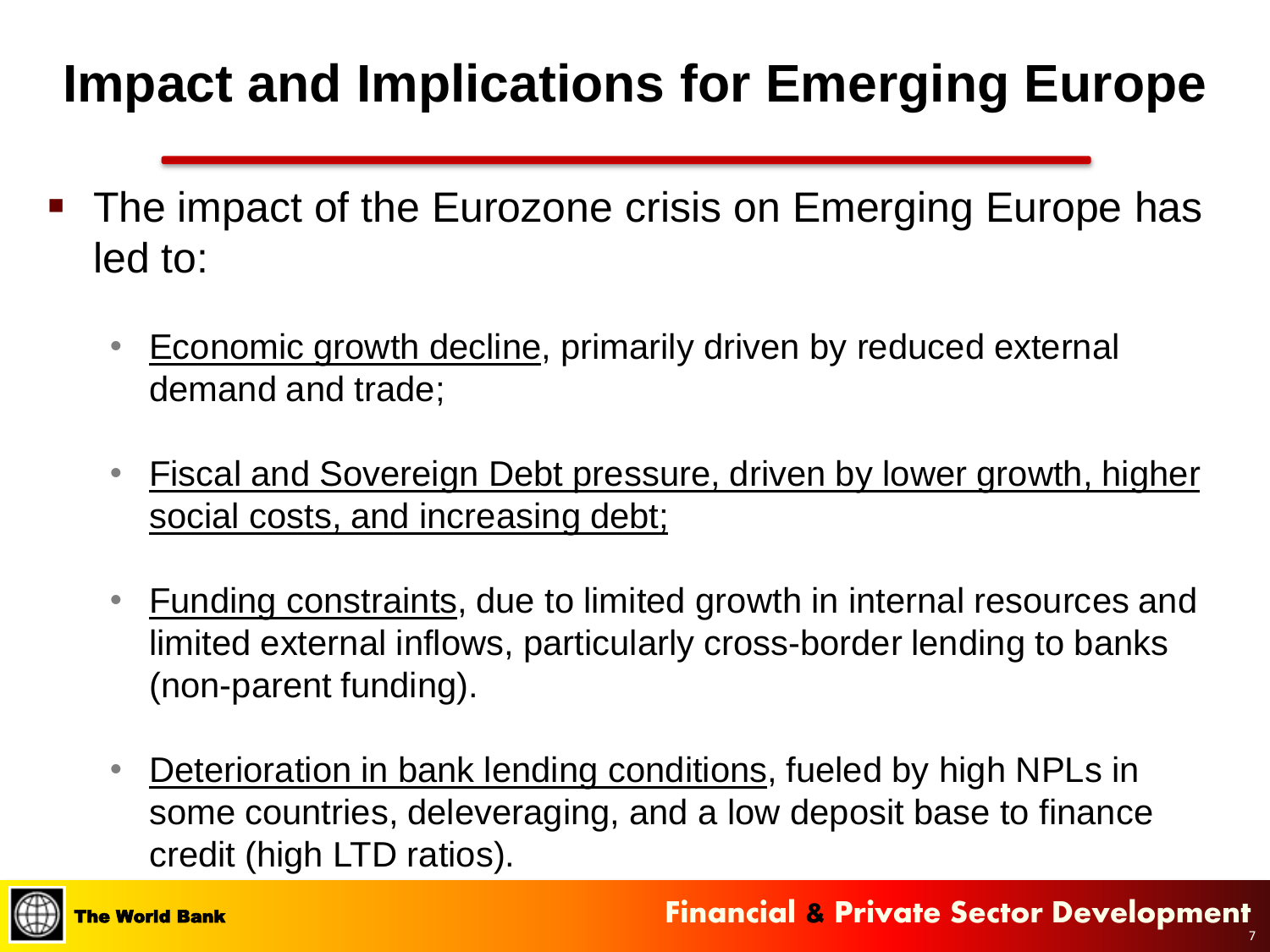### **Emerging Europe: Latest Figures and Projections**

|                                                  |                  |                  | Real GDP<br>(annual percent change) |                                     |         |                     | <b>Current Account Balance</b><br>(percent of GDP) |         |                          |             | Government Gross Debt<br>(percent of GDP) |                     | <b>Fiscal Balance</b><br>(percent of GDP) | 5 year<br><b>CDS Rates</b><br>(bp) |                     |                     |           |  |  |
|--------------------------------------------------|------------------|------------------|-------------------------------------|-------------------------------------|---------|---------------------|----------------------------------------------------|---------|--------------------------|-------------|-------------------------------------------|---------------------|-------------------------------------------|------------------------------------|---------------------|---------------------|-----------|--|--|
|                                                  | 2011             |                  | Projections                         |                                     |         | Projections         |                                                    |         |                          | Projections |                                           |                     |                                           | Projections                        |                     |                     |           |  |  |
|                                                  |                  |                  | 2013<br>2012                        |                                     | 2011    |                     | 2012                                               | 2013    | 2011                     |             | 2012                                      | 2013                | 2011                                      | 2012                               |                     | 2013                | 17-Apr-12 |  |  |
| Central and Eastern Europe                       | 5.3 <sup>°</sup> |                  | 1.9                                 | 2.9                                 |         | $-6.0$              | $-5.6$                                             | $-5.5$  | 46.0                     |             | 44.9                                      | 43.9                | $-2.2$<br>∋                               | O                                  | $-2.5$              | $-2.3$              |           |  |  |
| Bulgaria                                         |                  | 1.7 <sup>°</sup> | 0.8                                 | $1.5$ <sup><math>\circ</math></sup> |         | 1.9                 | $2.1$ <sup>O</sup>                                 | 1.6     | 17.0                     |             | 21.3                                      | $17.6$ <sup>O</sup> | $-2.1$                                    |                                    | $-1.9$ <sup>O</sup> | $-1.6$ <sup>O</sup> | 285       |  |  |
| Croatia                                          |                  | 0.0              | $-0.5$ $\circ$                      | $1.0$ <sup><math>\circ</math></sup> |         | 0.9                 | 0.4                                                | $-0.2$  | 45.6                     |             | 52.8                                      | $55.7$ <sup>O</sup> | $-5.5$ $\circ$                            |                                    | $-4.7$ $\circ$      | $-4.7$ $\circ$      | 411       |  |  |
| Czech Republic                                   |                  | 1.7 <sup>°</sup> | 0.1                                 | $2.1\degree$                        |         | $-2.9$              | $-2.1$ <sup>O</sup>                                | $-1.9$  | 41.5                     |             | 43.9                                      | 45.4                | $-3.8$ $\circ$                            |                                    | $-3.5$              | $-3.4$ $\circ$      | 110       |  |  |
| Estonia                                          |                  | 7.6              | 2.0                                 | $3.6$ <sup><math>\circ</math></sup> |         | $3.2$ $\circ$       | $0.9$ <sup>O</sup>                                 | $-0.3$  |                          | 6.0         | $5.7$ <sup>O</sup>                        | $5.4$ $\odot$       |                                           | $1.0$ <sup>O</sup>                 | $-2.1$ 0            | $-0.5$              | 113       |  |  |
| Hungary                                          |                  | 1.7 <sup>°</sup> | 0.0                                 | 1.8                                 |         | $1.6$ $\odot$       | $3.3$ <sup>O</sup>                                 | 1.2     | $80.4$ $\odot$           |             | 76.3                                      | 76.0 <sub>0</sub>   |                                           | 4.0                                | $-3.0$              | $-3.4$ $\circ$      | 573       |  |  |
| Latvia                                           |                  | 5.5 <sup>o</sup> | 2.0                                 | $2.5$ $\circ$                       |         | $-1.2$ $\circ$      | $-1.9$ <sup>O</sup>                                | $-2.5$  | 37.8 <sup>°</sup>        |             | $39.1$ <sup>O</sup>                       | $41.6$ $\odot$      | $-3.4$ $\circ$                            |                                    | $-1.2$ $\circ$      | $-0.5$              | 250       |  |  |
| Lithuania                                        |                  | 5.9 <sup>°</sup> | 2.0                                 | 2.7 <sup>°</sup>                    |         | $-1.7$ $\odot$      | $-2.0$                                             | $-2.3$  | 39.0                     |             | $40.9$ $\bigcirc$                         | 41.1                | $-5.2$                                    | O                                  | $-2.9$              | $-2.6$ $\circ$      | 250       |  |  |
| Poland                                           |                  | $4.4\circ$       | 2.6                                 | $3.2$ $\circ$                       |         | $-4.3$              | $-4.5$ $\circ$                                     | $-4.3$  | $55.4$ $\circ$           |             | 55.7                                      | 55.2 <sub>1</sub>   | $-5.2$                                    | O                                  | $-3.2$              | $-2.8$              | 201       |  |  |
| Romania                                          |                  | 2.5 <sup>°</sup> | 1.5                                 | $3.0$ <sup><math>\circ</math></sup> |         | $-4.2$ $\circ$      | $-4.2$ $\circ$                                     | $-4.7$  | 33.0 <sub>0</sub>        |             | $34.2$ $\circ$                            | $33.0$ <sup>O</sup> | $-4.1$                                    | O                                  | $-1.9$ $\odot$      | $-1.0$ $\circ$      | 332       |  |  |
| Slovakia                                         |                  | $3.3$ $\circ$    | 2.4 <sub>1</sub>                    | $3.1\degree$                        |         | 0.1                 | $-0.4$ $\circ$                                     | $-0.4$  | 44.6                     |             | $47.1$ $\odot$                            | $48.8$ $\odot$      | $-5.5$ O                                  |                                    | $-4.2$              | $-3.7$              | n.a.      |  |  |
| Slovenia                                         |                  | $-0.2$           | $-1.0$ <sup>O</sup><br>$\bigcirc$   | 1.4 <sup>°</sup>                    |         | $-1.1$ <sup>O</sup> | 0.0                                                | $-0.3$  | 47.3                     |             | 52.5                                      | $55.9$ <sup>O</sup> | $-5.7$ $\circ$                            |                                    | $-4.7$              | $-4.2$              | n.a.      |  |  |
| Albania                                          |                  | 2.0              | 0.5                                 | 1.7 <sup>o</sup>                    | $-13.3$ |                     | $-13.2$                                            | $-12.5$ | $58.9$ <sup>O</sup><br>O |             | 61.7                                      | $62.9$ <sup>O</sup> | $-3.5$                                    |                                    | $-3.7$              | $-3.6$              | n.a.      |  |  |
| Bosnia and Herzegovina                           |                  | 1.7 <sup>°</sup> | 0.0                                 | 1.0 <sub>0</sub>                    |         | $-8.3$              | $-7.8$                                             | $-7.1$  | 40.6                     |             | $43.4$ $\circ$                            | 42.2                | $-3.1$                                    |                                    | $-3.8$              | $-2.4$              | n.a.      |  |  |
| Kosovo                                           |                  | 5.0 <sup>o</sup> | $3.8$ <sup>O</sup>                  | $4.1\degree$                        | $-20.3$ |                     | $-18.3$                                            | $-18.3$ | n.a                      |             | n.a                                       | n.a.                | $-1.9$ <sup>O</sup>                       |                                    | $-2.7$              | $-3.3$              | n.a.      |  |  |
| Macedonia                                        |                  | 3.0 <sup>°</sup> | 2.0                                 | 3.2 <sub>0</sub>                    |         | $-2.8$              | $-5.0$ C                                           | $-6.2$  | 28.1                     |             | 30.5                                      | 29.2                | $-2.6$                                    |                                    | $-2.6$              | $-2.5$              | n.a.      |  |  |
| Montenegro                                       |                  | 2.5 <sup>°</sup> | 0.2                                 | 1.5 <sup>o</sup>                    |         | $-19.4$             | $-19.7$                                            | $-20.0$ | 45.8                     |             | $48.9$ <sup>O</sup>                       | $51.1$ <sup>O</sup> | $-6.5$ <sup>O</sup>                       |                                    | $-5.0$              | $-4.6$              | n.a.      |  |  |
| Serbia                                           |                  | 1.8 <sup>°</sup> | 0.5                                 | 3.0 <sub>0</sub>                    |         | $-9.1$              | $-8.6$                                             | $-7.9$  | 47.9                     |             | $53.7$ <sup>O</sup>                       | $52.9$ <sup>O</sup> | $-4.0$                                    |                                    | $-4.1$              | $-4.0$              | n.a.      |  |  |
| Turkey                                           |                  | 8.5 <sup>°</sup> | 2.3                                 | 3.2 <sup>°</sup>                    |         | $-9.9$              | $-8.8$                                             | $-8.2$  | 39.4                     |             | 36.0                                      | $34.6$ <sup>O</sup> | $-0.3$                                    |                                    | $-1.7$              | $-2.0$              | 235       |  |  |
| Source: World Economic Outlook (IMF), Bloomberg. |                  |                  |                                     |                                     |         |                     |                                                    |         | <b>Bad</b><br>Worrying   |             |                                           |                     |                                           | Good                               |                     |                     |           |  |  |



#### The World Bank **Financial & Private Sector Development**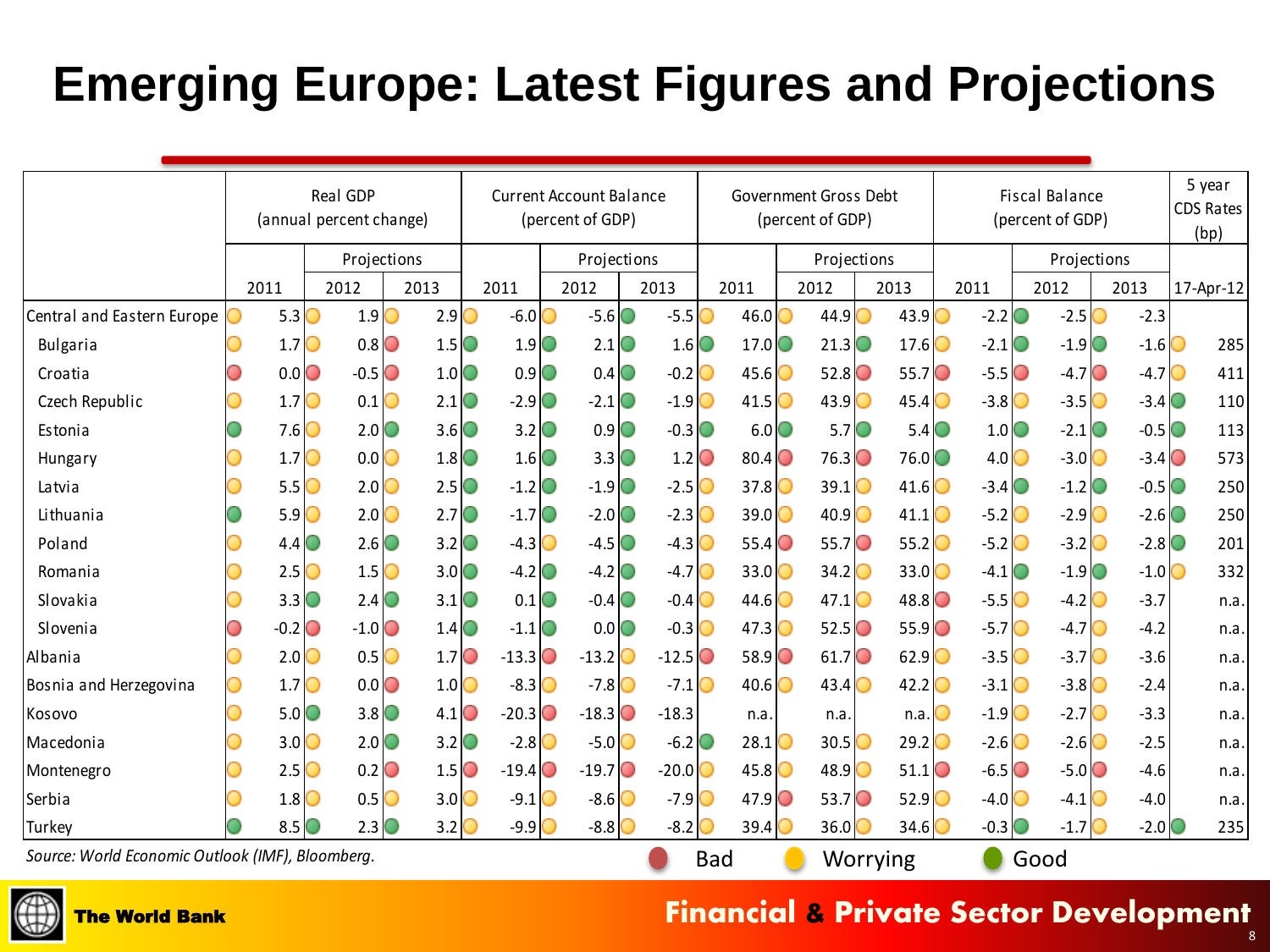### **Emerging Europe: End-2011 Banking Sector Indicators**

|                                                                                                 | CAR (%)            | NPLs /<br>Total<br>Loans (%) |                     | <b>ROA (%)</b> |                   | <b>ROE (%)</b>    | Credit/<br>GDP (%) |                     | Annual<br>Credit<br>Growth<br>(%) |                   |   | LTD (%) |
|-------------------------------------------------------------------------------------------------|--------------------|------------------------------|---------------------|----------------|-------------------|-------------------|--------------------|---------------------|-----------------------------------|-------------------|---|---------|
| Central and Eastern Europe                                                                      |                    |                              |                     |                |                   |                   |                    |                     |                                   |                   |   |         |
| <b>Bulgaria</b>                                                                                 | 17.5               |                              | 14.9                | ◯              | 0.8               | 7.1               |                    | 72.5                |                                   | $3.9$ $\odot$     |   | 113.4   |
| Croatia                                                                                         | 19.2               |                              | 12.3                |                | 1.2               | $8.8$ $\circ$     |                    | 72.2                |                                   | $5.1$ $\odot$     |   | 109.5   |
| Czech Republic <sup>1</sup>                                                                     | 15.3               |                              | 5.5                 |                | $1.2$ $\circ$     | 18.7              |                    | 57.2                |                                   | $5.8$ $\circ$     |   | 89.2    |
| Estonia                                                                                         | 18.6               |                              | 4.0                 |                | $3.5$ $\circ$     | $33.3$ $\odot$    |                    | 84.6                |                                   | $-4.1$            | O | 151.0   |
| Hungary                                                                                         | 14.2               |                              | 13.3                | O              | $-0.4$ $\bullet$  | $-3.9$            |                    | 68.5                |                                   | $-0.7$            | ◯ | 150.1   |
| Latvia                                                                                          | 16.5               |                              | $13.9$ <sup>O</sup> |                | 0.5 <sub>1</sub>  | $5.1$ $\odot$     |                    | $86.1$ <sup>O</sup> |                                   | $-7.7$ $\odot$    |   | 226.6   |
| Lithuania                                                                                       | $14.0\textcircled$ |                              | 16.4                |                | 1.4               | $15.3$ $\bigcirc$ |                    | 56.6                |                                   | $-4.5$            |   | 148.9   |
| Poland                                                                                          | 13.1               |                              | 4.7                 |                | 1.3               | 16.6              | O                  | 58.3                |                                   | $14.6$ $\odot$    |   | 115.2   |
| Romania <sup>2</sup>                                                                            | 13.4               |                              | 14.1                |                | $-0.3$ $\bullet$  | $-3.4$ $\odot$    |                    | 38.0                |                                   | 6.2               |   | 121.1   |
| Slovakia                                                                                        | 13.4               |                              | 5.6                 |                | 0.7               | 6.9               |                    | 49.7                |                                   | $8.4\circ$        |   | 90.7    |
| Slovenia                                                                                        | 11.9               |                              | $11.8$ $\odot$      |                | $-0.9$ $\bigcirc$ | $-11.7$ $\circ$   |                    | 91.3                |                                   | $-2.7$            |   | 154.7   |
| <b>Balkans</b>                                                                                  |                    |                              |                     |                |                   |                   |                    |                     |                                   |                   |   |         |
| Albania                                                                                         | 15.6               |                              | 18.8                |                | 0.1               | 0.8               |                    | 39.1                |                                   | 10.4              |   | 58.4    |
| Bosnia and Herzegovina                                                                          | 17.2               |                              | 11.8                |                | $0.7$ $\odot$     | 5.9               |                    | 55.1                |                                   | 64.5              |   | 115.7   |
| Kosovo                                                                                          | 17.6               |                              | 5.7                 |                | 1.4 <sub>1</sub>  | 14.5              |                    | n.a.                |                                   | n.a.              |   | n.a.    |
| Macedonia                                                                                       | 16.8               |                              | 9.5                 | $\circ$        | 0.4               | $3.4\circ$        |                    | 46.3                |                                   | $8.5\degree$      |   | 89.4    |
| Montenegro                                                                                      | 16.5               |                              | 15.5                | O              | $-0.1$ $\odot$    | $-0.6$ $\bigcirc$ |                    | 55.3                |                                   | $-13.2$           |   | 119.3   |
| Serbia $1$                                                                                      | 19.7               |                              | 18.8                |                | 1.3               | 6.5               |                    | 49.0                |                                   | 5.5 <sub>1</sub>  |   | 118.1   |
| Turkey                                                                                          | 16.4               |                              | 2.6                 |                | 2.2 <sup>°</sup>  | 18.9 <sup>°</sup> |                    | 49.7                |                                   | 33.7 <sup>°</sup> |   | 99.6    |
| $1$ CAR, NPLs, ROA and ROE as of September 2011.<br>$^{2}$ CAR ROA and ROF as of Sontambor 2011 | <b>Bad</b>         |                              | Worrying            |                |                   |                   | Good               |                     |                                   |                   |   |         |

*2 CAR, ROA and ROE as of September 2011.*

*Source: Financial Soudness Indicators (IMF), International Financial Statistics (IMF).*



#### The World Bank **Financial & Private Sector Development**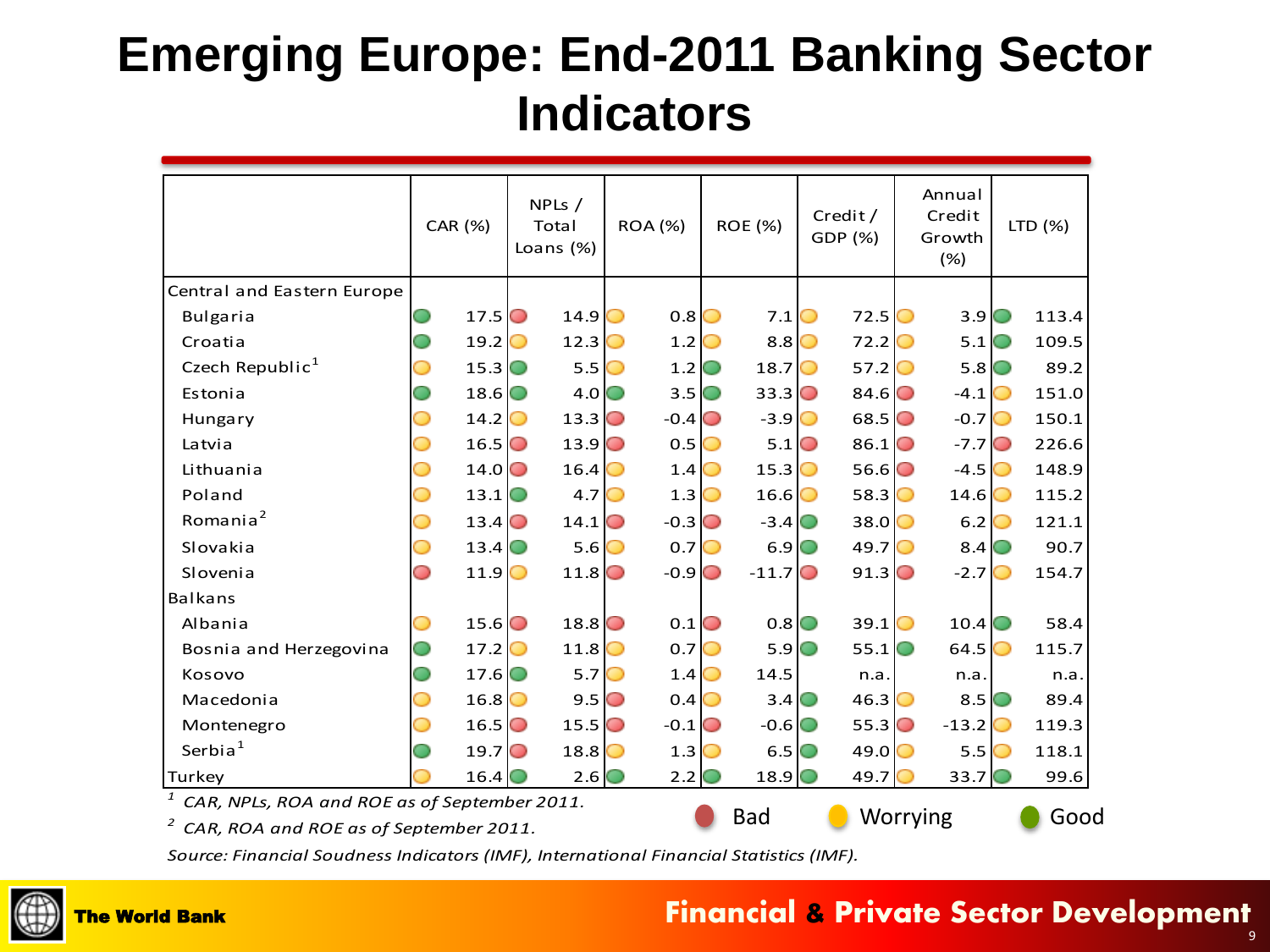## **Possible Scenarios**

**Scenario 1: Greece needs a third bailout, Portugal a second, and Spain may have to be rescued – Most likely case – Medium/High Probability – Europe muddles through**

- A new Greek and Portuguese bailout triggered by the inability to drive down their debt levels due to failed austerity measures, plus an emergency loan to Spain driven by unsustainable borrowing costs and budget deficits, would create economic and financial spillovers to other troubled economies (i.e. Italy) and the Eurozone as a whole.
- Funding costs would increase, and access to wholesale funding by Emerging European banks would be severely constrained, having to rely on scarce domestic sources.
- Lending conditions would deteriorate materially, due to rising NPLs and funding constraints. In some cases, national authorities would be forced to step in to recapitalize the most troubled banks.

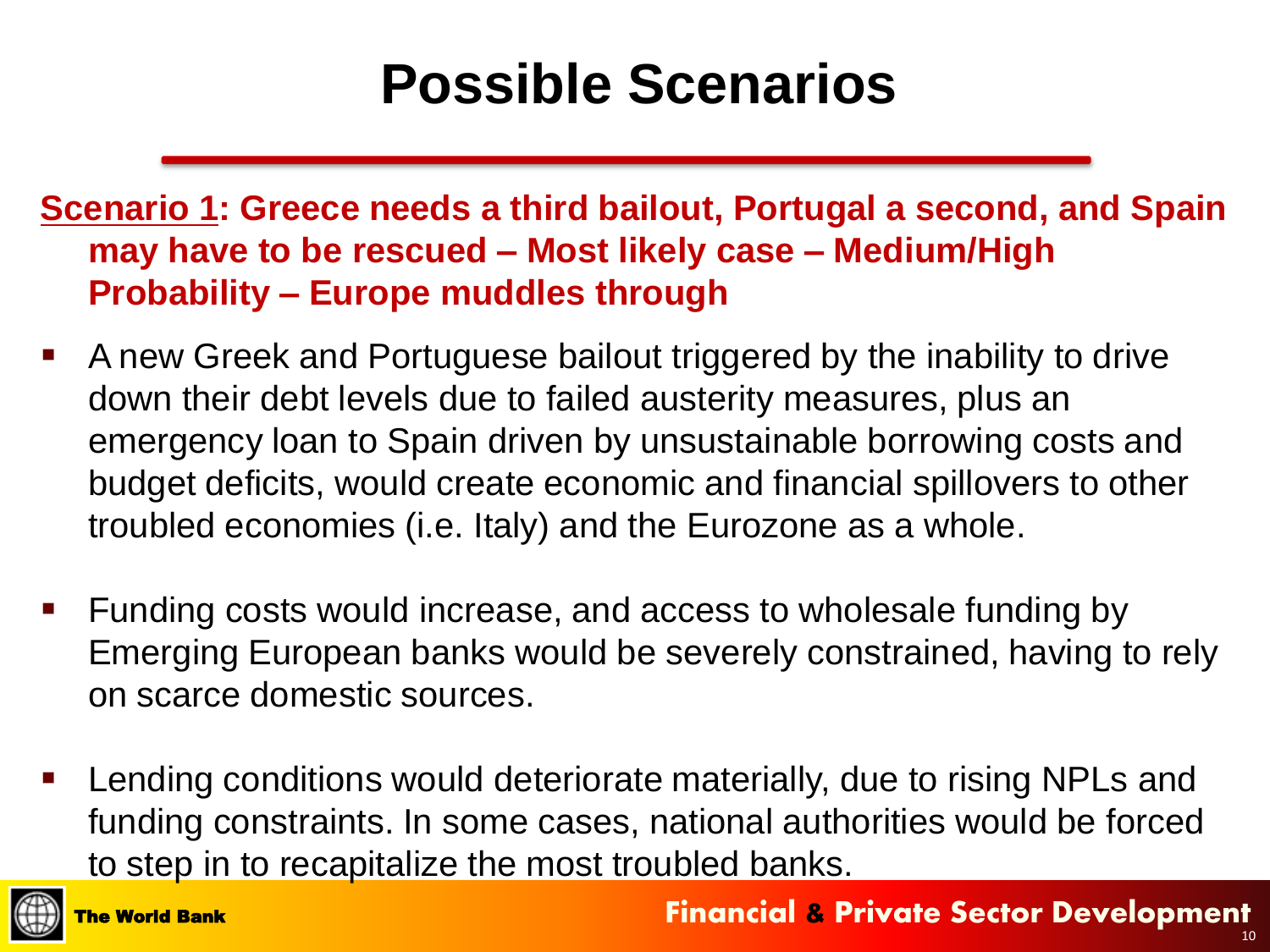## **Possible Scenarios**

#### **Scenario 2: Greece defaults after the elections in May, but Eurozone holds – Mini-disaster – Medium Probability**

- Greek default, triggered by rejection of the European bail out and fiscal plan after the elections, would put Emerging European countries at considerable risk.
- There will be substantial capital flight out of Greece, run on Greek banks and their subsidiaries leading to the collapse of the Greek banking sector.
- Emerging Europe would face increased fiscal pressures (including potentially from the need to support struggling domestic banks or corporations).
- Emerging European countries would see weaker demand and slower to negative growth, creating further fiscal pressures.
- Severe deleveraging due to both demand and supply side shrinkages.
- External financing difficulties, financing gaps estimated at over \$77bn.